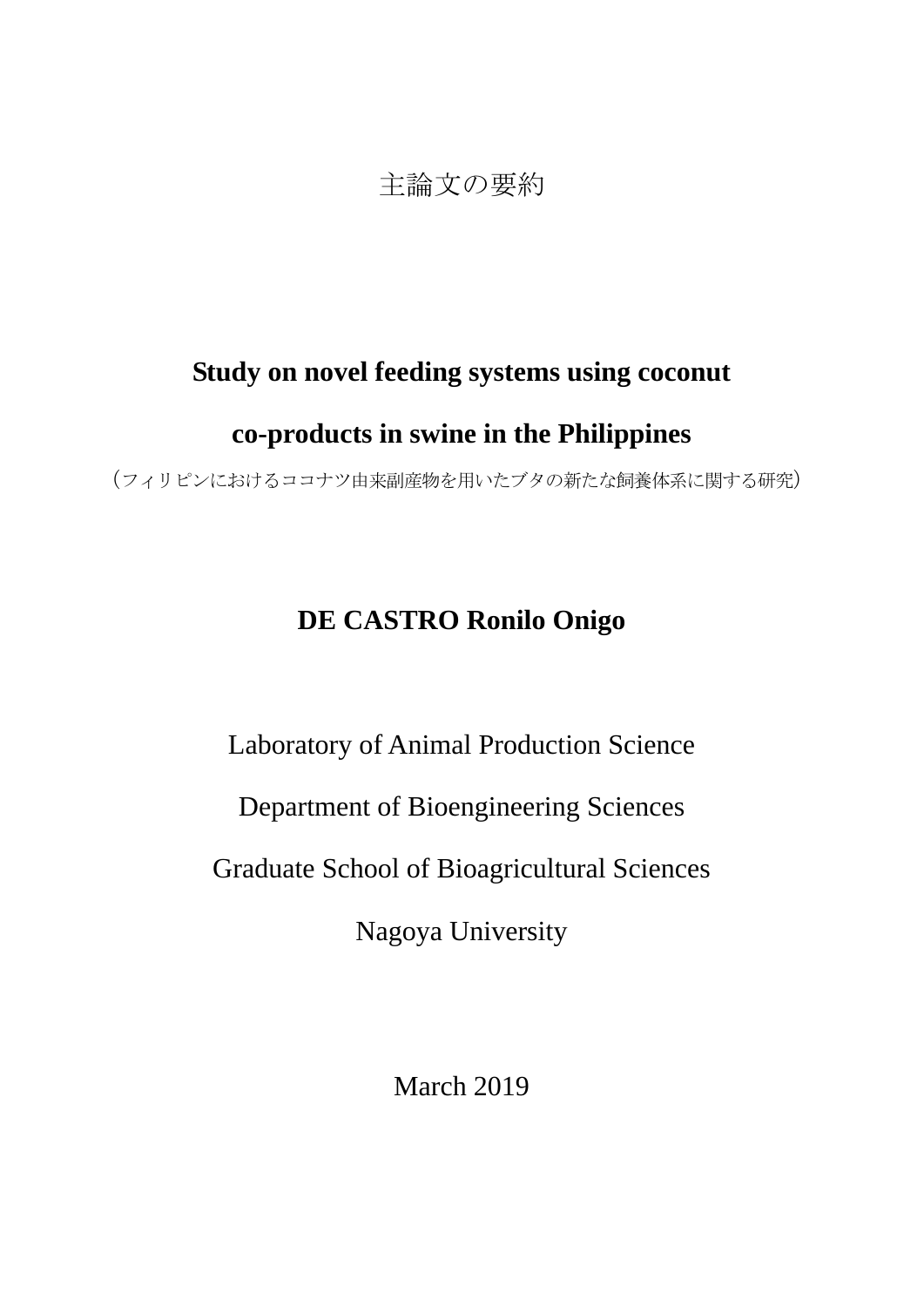The swine and coconut productions are two important agricultural industries in the Philippines. Pig is the top commodity among the livestock and poultry industries, which 65% of the pigs are kept by smallhold pig raisers. It is the second most important commodity next to rice because plays a major role in ensuring the country's food security by providing about 60% of the total animal meat consumption of Filipinos. On the other hand, Philippines is known to be the top producers of coconut and coconut based products and co-products in the world. The total area planted with coconut, in 2015 was 3.52 million hectares, which is about 26% of the total agricultural land covering 68 out of 81 provinces of the Philippines. Coconut is one of the top 5 commodities in the crop sector and coconut oil remained as the top agricultural export commodity in the Philippines, which accounts to 25% of the total agriculture exports. Together, the pig and coconut farming provide food and livelihood to many Filipinos and greatly contribute to the country's agricultural economy. Clearly, the importance of both pig and coconut industries, not only due to its economic contribution, but also to the Filipinos cannot be ignored.

However, despite of being dynamic and technologically advance, the pig production in the Philippines is still confronted with problems on low sow productivity and inefficiency of production brought by high cost of feed. The cost of feed accounts to about 70% of the total cost in animal production. Currently, because of the increasing cost of traditional ingredients (e.g. corn, soybean meal [SBM], wheat, fish meal etc.), the importance and use agricultural co-products as feedstuff for swine has increased. Thus, co-products of the coconut industry become more important to be used in animal feed. Philippines, as the top producer of coconut, alongside produced large volume of coconut co-products (CCP) which is being used as feed for pigs. Majority of these CCP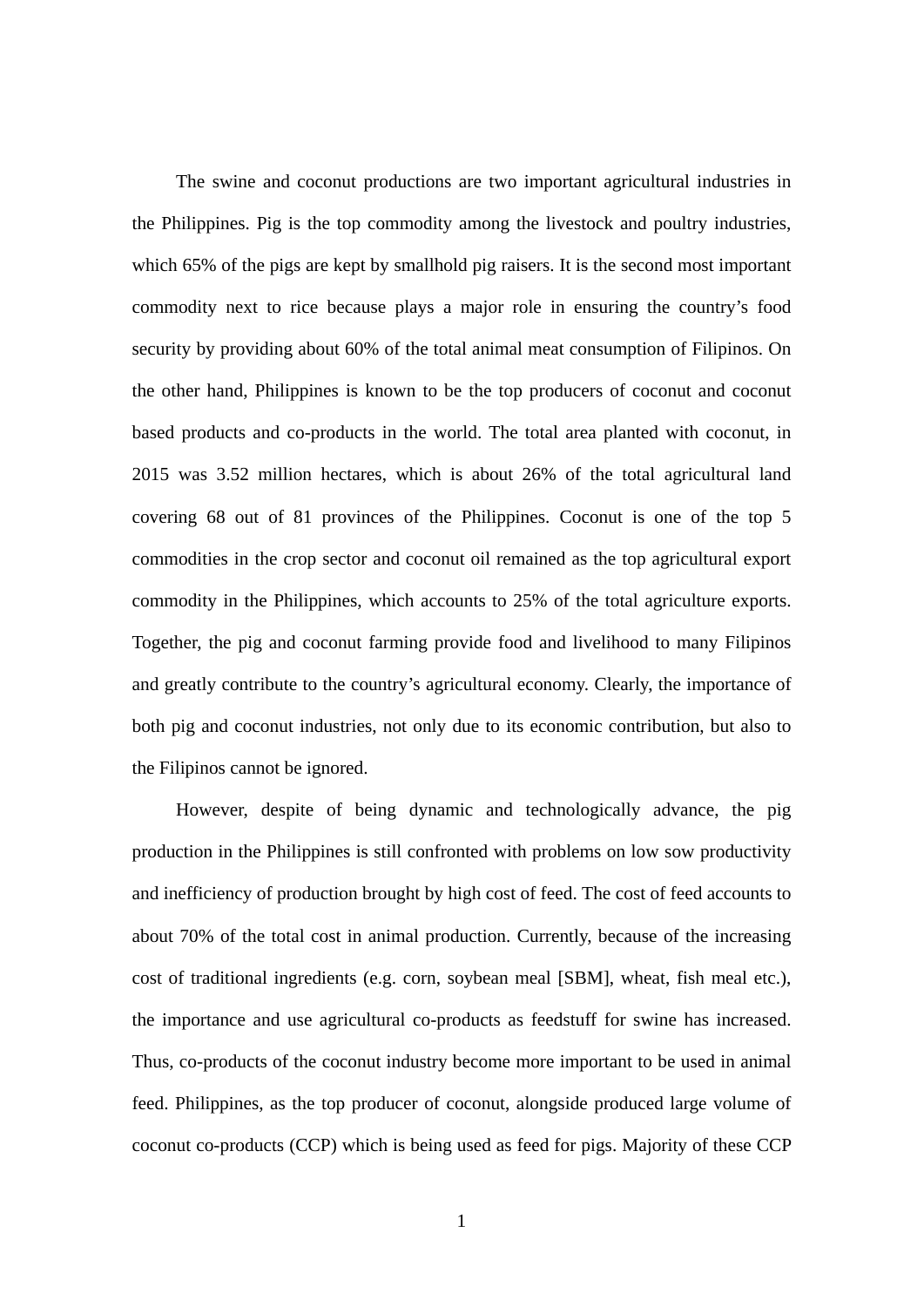include copra meal (CM) or copra expellers and white copra (WC), which are traditionally and mainly used as ingredient in making animal feeds. In 2015, Philippines topped the production of CM with 720 thousand metric tons of which about 44% were exported mainly to South Korea, Vietnam and India. The CM is considered as the largest locally available protein feed material in many tropical countries including Philippines. It is believed to contain high energy value because of its residual oil content. Thus, it is considered as an economical and valuable local feed for pigs that can be used to partially replace costly imported feed ingredients such as SBM. The WC is a co-product in the manufacture of virgin coconut oil (VCO). WC is also called coconut residue from VCO. The VCO is the natural oil obtained from fresh, mature kernel of the coconut by mechanical extraction. In the Philippines, the meal or residue were reported to contain a lot of oil about 35-48% fat content. The residue or WC are used as feeds or processed in high-value products. The use of WC as feed for pigs are becoming more popular. The protein enriched copra meal (PECM) is another co-product of the coconut industry. PECM is produced by subjecting raw CM in a solid-state fermentation process, using *Aspergillus niger* to increase the protein content. The crude protein (CP) of PECM ranges from 35 to 38% on a dry matter (DM) basis. Because PECM is a relatively new feedstuff, its feeding value needs to be established.

The CCP despite being available in the Philippines, data on nutrient compositions and feeding values of locally produced CCP in swine are very limited. This lack of data may lead to use of inaccurate nutrient values for CCP. Such situation will lead to inaccurate feed formulation if CCP is used in the mixed feed. This may affect the production efficiency of pigs. Feeding experiments and laboratory analysis, and use of highly specialized equipment are needed to generate data, but expensive.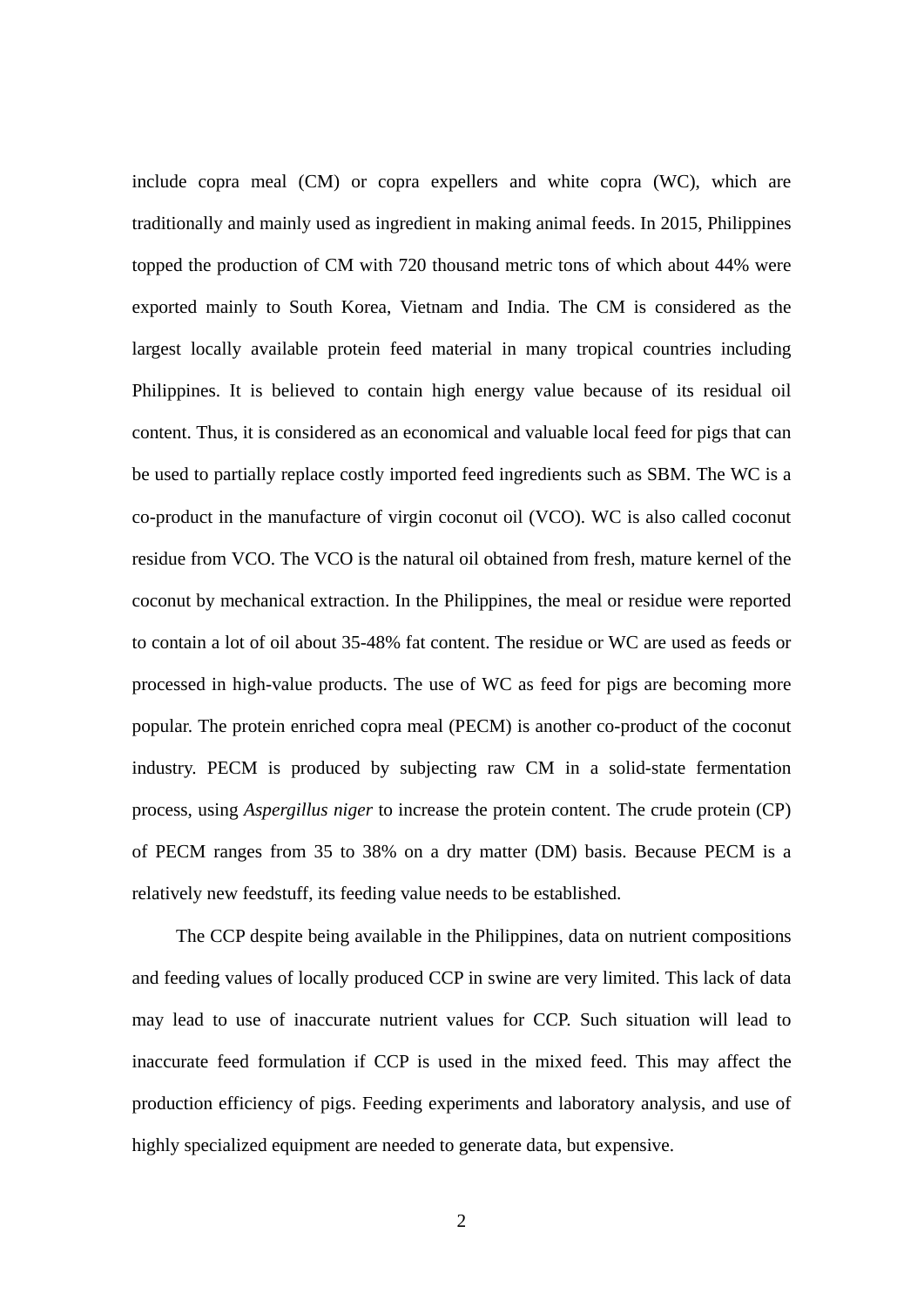This study aims to determine the nutritive value of CCP to effectively utilize in swine diets, and to develop novel tools to accurately predict the nutrient value of CCP. In this study, the physical characteristic such as color was used to develop tools such as prediction models to estimate the nutrient value in CCP. Special equipment called colorimeter was used to quantify the color. The principle in measuring instrumental color in CCP lies behind the fact that varying degree of heat treatment is applied to CCP during its production and this process results to differences in the physical color and nutrient composition in CCP. However, report showed that excessive heat treatment may lead to the Maillard reactions, a process that results to the destruction of amino acids and formation of the Maillard reaction products that are biologically unavailable.

In Chapter 2, samples were collected from different sources to establish the nutrient composition and physical characteristics (including instrumental color) of CCP and to develop equations to estimate nutrient composition in CCP. The result showed that wide variation in the chemical compositions was observed in 28 CCP, particularly the ether extract (EE), CP, and crude fiber (CF) content. Moreover, wide variation was observed in particle size and color values in CCP. This suggests that the differences in processing methods and source influenced the chemical composition and physical characteristics in CCP. There is a great possibility of using inaccurate nutrient values of CCP in making feeds, which may affect the growth of pigs. Prediction models were successfully developed to estimate the gross energy (GE) and CP using EE and ash, respectively. Moreover, essential amino acids (isoleucine, leucine, methionine, phenylalanine, threonine and valine) can be predicted using CP in CCP. The instrumental color was found useful to estimate the content of selected essential amino acids (arginine, histidine, isoleucine, leucine, lysine, methionine, phenylalanine,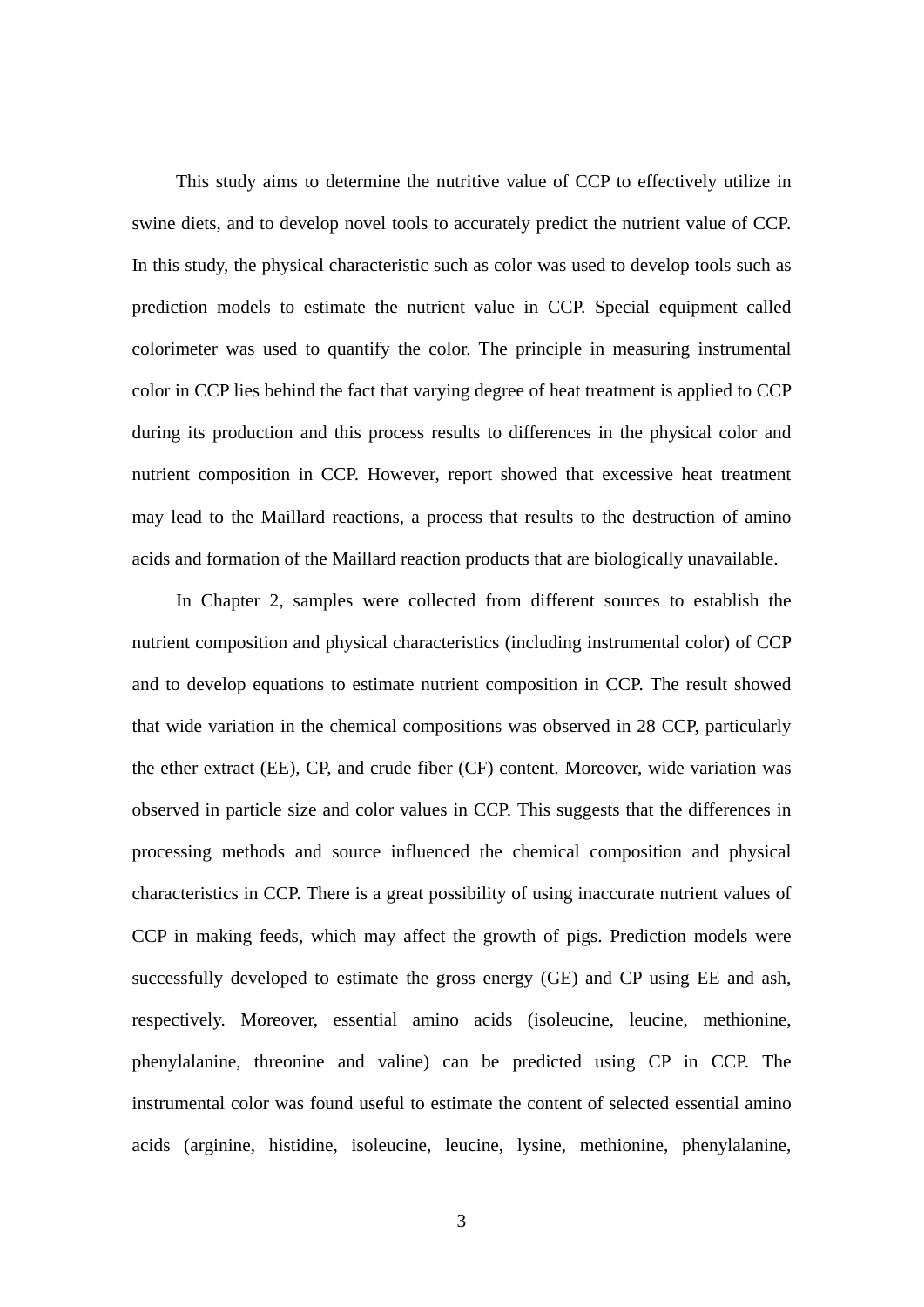tryptophan, threonine and valine) and other chemical compositions (GE, CP, EE, neutral detergent fiber [NDF]) in CCP.

In Chapter 3, an energy balance experiment using 22 growing pigs placed in a metabolism cage was conducted to determine the concentration of digestible energy (DE), metabolizable energy (ME) and net energy (NE), and to develop prediction equations for DE and ME in CCP fed to growing pigs. The CCP used were CM, PECM and WC, which were obtained from different sources in the Philippines. A total collection of feces and urine method using marker to marker approach as described by Adeola (2001) was used in the experiment. The samples of CCP, diets, feces and urine were collected and analyzed in the laboratory. The DE and ME concentrations of CCP diets and ingredients were calculated. The NE of diets and ingredients were estimated using published prediction equation. The DE, ME and NE concentrations differed among CCP and ranged from 1,843 to 3,284, 1,666 to 3,211, and 1,008 to 2,352 kcal/kg DM, respectively. This may be due to differences in the residual oil and fiber content observed in CCP samples. Moreover, the differences in the processing method and source may influenced the digestibility of energy in CCP. A positive correlation was observed between the DE and ME and acid detergent fiber (ADF) using 8 CCP samples (excluding WC samples). The DE and ME, NE concentrations differ among CCP sources fed to growing pigs. Moreover, DE and ME values in CCP can be predicted using ADF as independent variable. Lastly, instrumental color cannot be used to estimate the digestibility of DE and ME in CCP fed to growing pigs.

In Chapter 4, a feeding experiment using 22 growing pigs was conducted to determine the apparent total tract digestibility (ATTD) and standardized total tract digestibility (STTD) of phosphorus (P) and calcium (Ca) in CCP fed to growing pigs,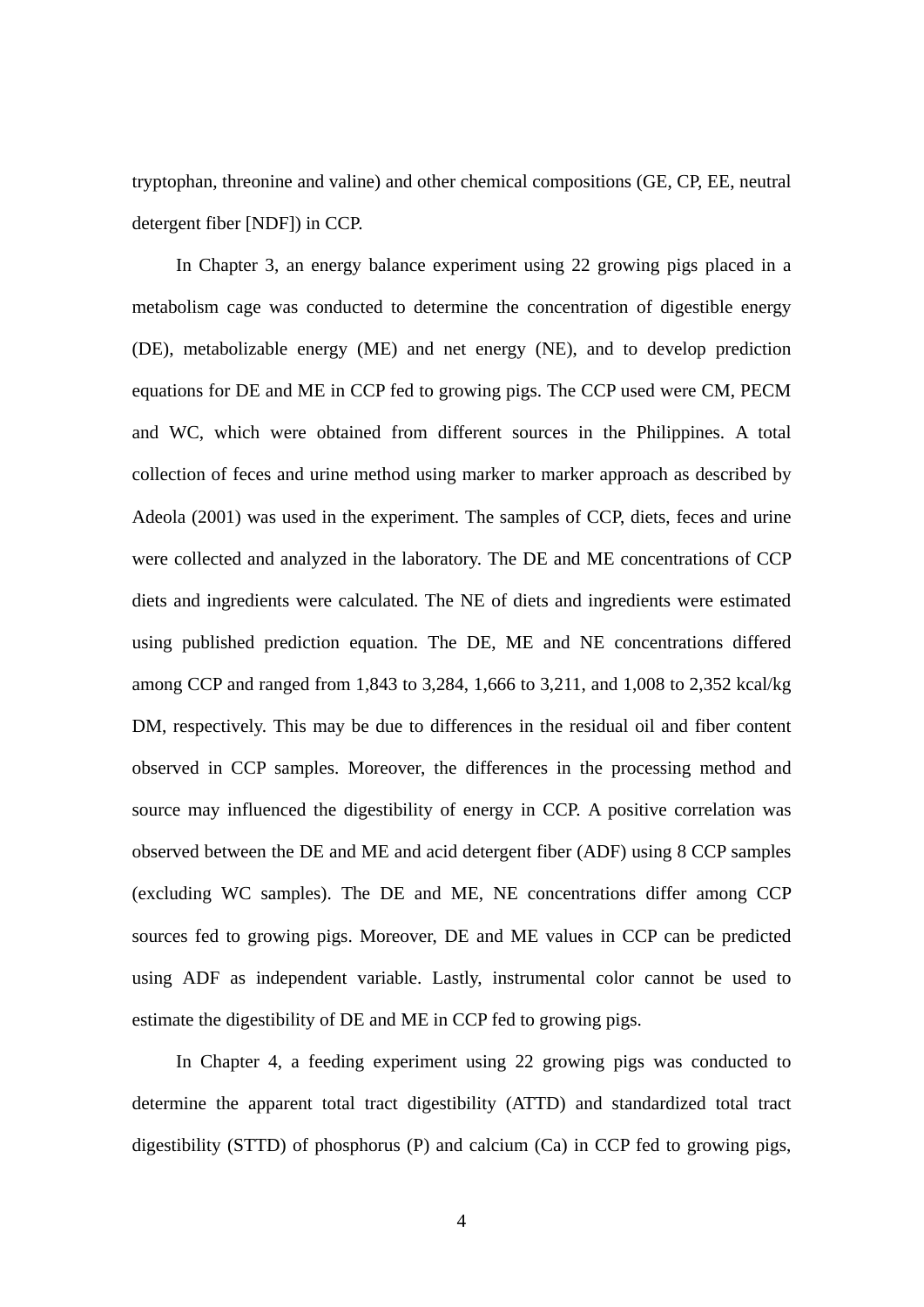and to develop prediction equations to estimate ATTD and STTD of P and Ca. The CCP used were CM, PECM and WC, which were obtained from different sources in the Philippines. The samples of CCP, diets and feces were collected and analyzed in the laboratory. The digestibility of P and Ca in CCP were calculated. The ATTD and STTD of P and Ca among CCP sources were not significantly different when fed to growing pigs. This suggests that the digestibility of P and Ca values in CCP are not influenced by the source and processing method used in the production of CCP. The STTD P and ATTD Ca in CCP may be best predicted using total P and Ca as independent variables, respectively. However, it was found that instrumental color cannot be used to estimate the digestibility of P and Ca in CCP fed to growing pigs.

In Chapter 5, a feeding experiment using 6 pigs (surgically equipped with T-cannula in the distal ileum) was conducted to determine the apparent ileal digestibility (AID) and standardized ileal digestibility (SID) of amino acids in CCP and SBM fed to growing pigs, and to develop equations to estimate SID of amino acids in CCP. The CCP used were: 1) CM, 2) WC, 3) oven-dried CM (ODCM, oven-dried at 150°C for 30 min) and 4) PECM which were obtained from different sources in the Philippines. The ileal digesta of pigs were collected, freeze dried and analyzed for CP and amino acid contents. The AID and SID of most amino acids were not significantly different among pigs fed diets with different CCP sources. The concentration of standardized ileal digestible CP and amino acids in CCP were less than SBM. This suggest that the variation in CP and amino acids among CCP sources were not enough to make significant differences. The standardized ileal digestible arginine, glutamic acid, and tyrosine in CCP were negatively correlated with CP. The standardized ileal digestible lysine and proline were negatively correlated with a\* value. The lower standardized